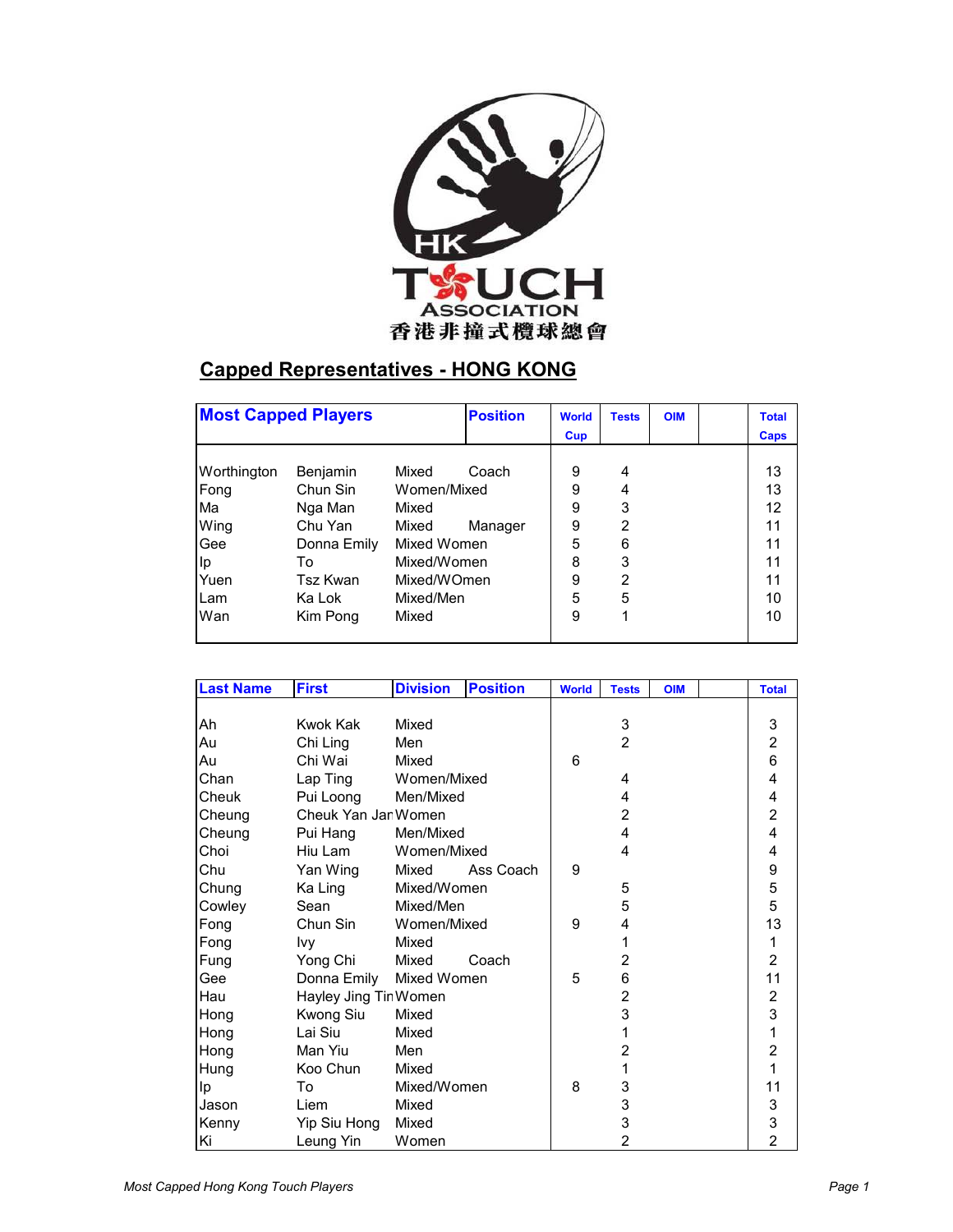| Kit                | Ng Ka             | Mixed/Men        |                | 5                       | 5                       |
|--------------------|-------------------|------------------|----------------|-------------------------|-------------------------|
| Kwan               | Yuen Tsz          | Mixed            |                | 1                       | 1                       |
| <b>Kwok</b>        | Kak Ah            | Mixed            | 9              |                         | 9                       |
| Kwong              | Siu Hong          | Mixed            | $\overline{7}$ | 2                       | 9                       |
| Kwong              | Wan Kwok          | Mixed            |                | 4                       | $\overline{\mathbf{4}}$ |
| Lai                | Siu Hong          | Mixed            | 9              |                         | 9                       |
| Lai                | Yiu Pang          | Mixed            | 9              |                         | 9                       |
| Lam                | Ka Lok            | Mixed/Men        | 5              | 5                       | 10                      |
| Lam                | Kwong Shun        | Mixed<br>Manager | 9              |                         | 9                       |
| Lam                | Yeung Cheuk Mixed |                  |                | 1                       | $\mathbf{1}$            |
| Lee                | Siu Nam           | Men/Mixed        |                | 4                       | 4                       |
| Lo                 | Tan Tung          | Mixed            | 9              |                         | 9                       |
| Lok                | Ching Lam         | Mixed/Women      |                | 5                       | 5                       |
| Lok                | Lam Ka            | Mixed            |                | 3                       | 3                       |
| Lun                | Lau Sing          | Mixed            |                | 1                       | $\mathbf{1}$            |
| Ma                 | Nga Man           | Mixed            | 9              | 3                       | 12                      |
| Mak                | Chun Fai          | Men              |                | $\overline{2}$          | $\overline{2}$          |
| Man                | Lam Ching         | Mixed            |                | 3                       | 3                       |
| Moran              | Lauren            | Mixed            |                | 1                       | $\mathbf{1}$            |
| Ng                 | Chok Shing        | Mixed            | 9              |                         | 9                       |
| Pang               | Ho Lam            | Men/Mixed        |                | 4                       | $\overline{\mathbf{4}}$ |
| Pang               | Lai Yiu           | Mixed            |                | $\overline{\mathbf{c}}$ | $\overline{c}$          |
| Pong               | Wan Kim           | Mixed            |                | $\overline{\mathbf{4}}$ | $\overline{\mathbf{4}}$ |
| Shing              | Ng Chok           | Mixed/Men        |                | 8                       | 8                       |
| Sin                | Fong Chun         | Mixed            |                | 3                       | 3                       |
| Sing               | Wu Ka             | Mixed            |                | 3                       | 3                       |
| Tang               | Pak Fai           | Mixed/Men        |                | 5                       | 5                       |
| Ting               | Ho Wai            | Mixed            |                | 1                       | $\mathbf{1}$            |
| To                 | Ip                | Mixed            |                | 3                       | 3                       |
| Tsang              | Ho Keung          | Men/Mixed        |                | 4                       | $\overline{\mathbf{4}}$ |
| Tso                | Hoi Lam           | Women/Mixed      |                | 4                       | 4                       |
| Tung               | Lo Tan            | Mixed            |                | 4                       | 4                       |
| Wai                | Au Chi            | Mixed            |                | 3                       | 3                       |
| Wan                | Kim Pong          | Mixed            | 9              | 1                       | 10                      |
| Wan                | <b>Kwok Kwong</b> | Mixed            | 9              |                         | 9                       |
| Wing               | Chu Yan           | Mixed<br>Manager | 9              | 2                       | 11                      |
| Wong               | Chi Ling          | Mixed/Women      |                | 5                       | 5                       |
| Wong               | Hoi Lun           | Mixed/Women      |                | 5                       | 5                       |
|                    | Benjamin          | Mixed            | 9              | 4                       | 13                      |
| Worthington<br>Yan | Yueh Tsz          | Coach<br>Mixed   |                | $\overline{2}$          | $\overline{c}$          |
| Yeung              | Cheuk Lam         | Mixed            | 6              |                         | 6                       |
| Υi                 | Chan Yan          | Mixed            |                | 1                       | $\mathbf{1}$            |
|                    | Chi Fung          | Mixed<br>Coach   | 9              |                         | 9                       |
| Yong<br>Yong       | Zanio             | Coach<br>Mixed   |                | $\overline{2}$          | $\overline{a}$          |
| Yuen               | Tsz Kwan          | Mixed/WOmen      | 9              | $\overline{2}$          | 11                      |
|                    |                   |                  |                |                         |                         |
|                    |                   |                  |                |                         |                         |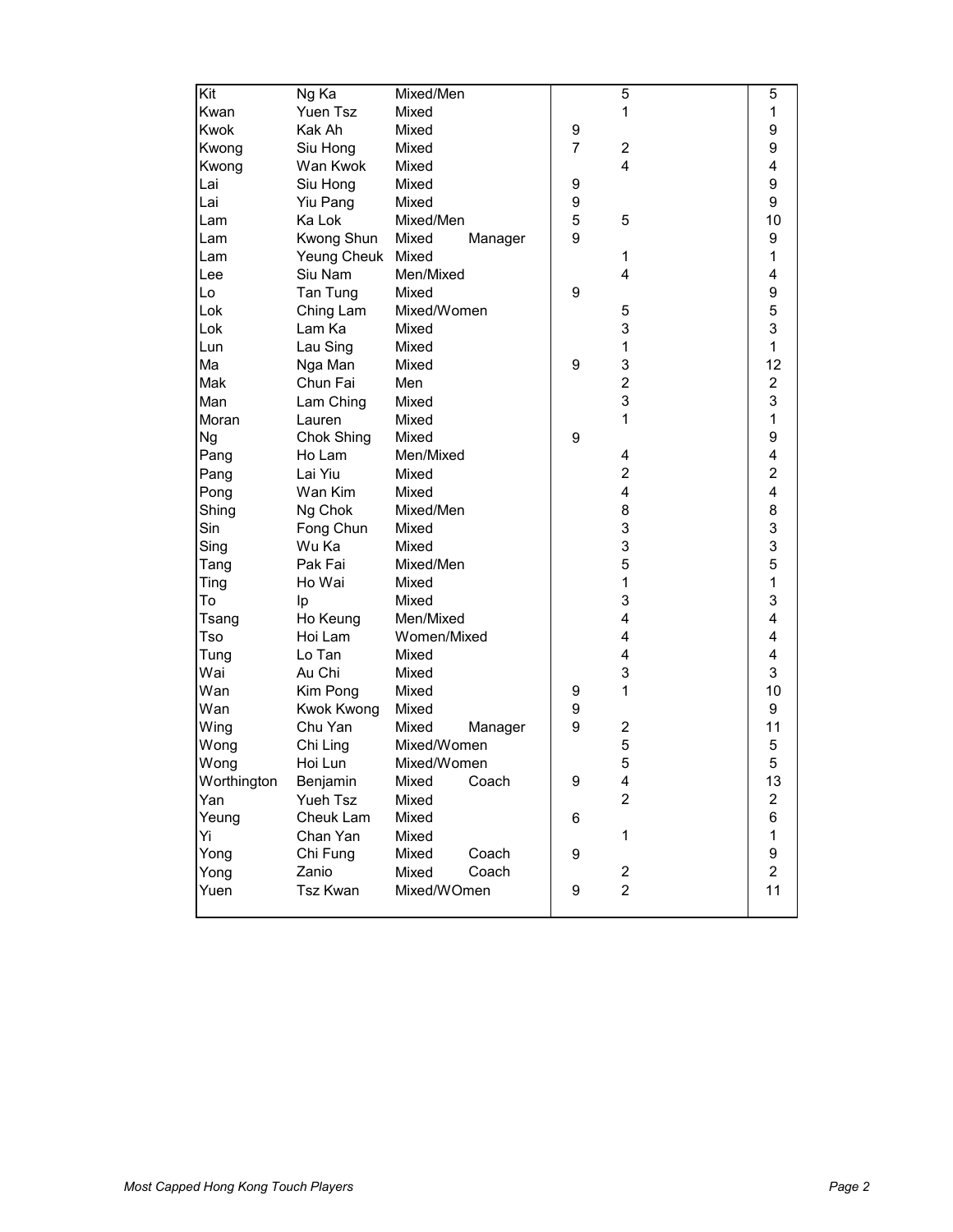## **Hong Kong World Cup Caps**

2015 - Coffs Harbour, Australia

| <b>Last Name</b> | <b>First Name</b> | <b>Division</b> | <b>Position</b> | 2015 |  | <b>Total</b> |
|------------------|-------------------|-----------------|-----------------|------|--|--------------|
|                  |                   |                 |                 |      |  |              |
| Au               | Chi Wai           | Mixed           |                 | 6    |  | 6            |
| Chu              | Yan Wing          | Mixed           | Ass Coach       | 9    |  | 9            |
| Fong             | Chun Sin          | Mixed           |                 | 9    |  | 9            |
| Gee              | Donna             | Mixed           |                 | 5    |  | 5            |
| Ip               | To                | Mixed           |                 | 8    |  | 8            |
| Kwok             | Kak Ah            | Mixed           |                 | 9    |  | 9            |
| Kwong            | Siu Hong          | Mixed           |                 | 7    |  | 7            |
| Lai              | Siu Hong          | Mixed           |                 | 9    |  | 9            |
| Lai              | Yiu Pang          | Mixed           |                 | 9    |  | 9            |
| Lam              | Ka Lok            | Mixed           |                 | 5    |  | 5            |
| Lam              | Kwong Shun        | Mixed           | Manager         | 9    |  | 9            |
| Lo               | Tan Tung          | Mixed           |                 | 9    |  | 9            |
| Ma               | Nga Man           | Mixed           |                 | 9    |  | 9            |
| <b>Ng</b>        | Chok Shing        | Mixed           |                 | 9    |  | 9            |
| Wan              | Kim Pong          | Mixed           |                 | 9    |  | 9            |
| Wan              | Kwok Kwong        | Mixed           |                 | 9    |  | 9            |
| Wing             | Chu Yan           | Mixed           | Manager         | 9    |  | 9            |
| Worthington      | Benjamin          | Mixed           | Coach           | 9    |  | 9            |
| Yeung            | Cheuk Lam         | Mixed           |                 | 6    |  | 6            |
| Yong             | Chi Fung          | Mixed           | Coach           | 9    |  | 9            |
| Yuen             | <b>Tsz Kwan</b>   | Mixed           |                 | 9    |  | 9            |
|                  |                   |                 |                 |      |  |              |

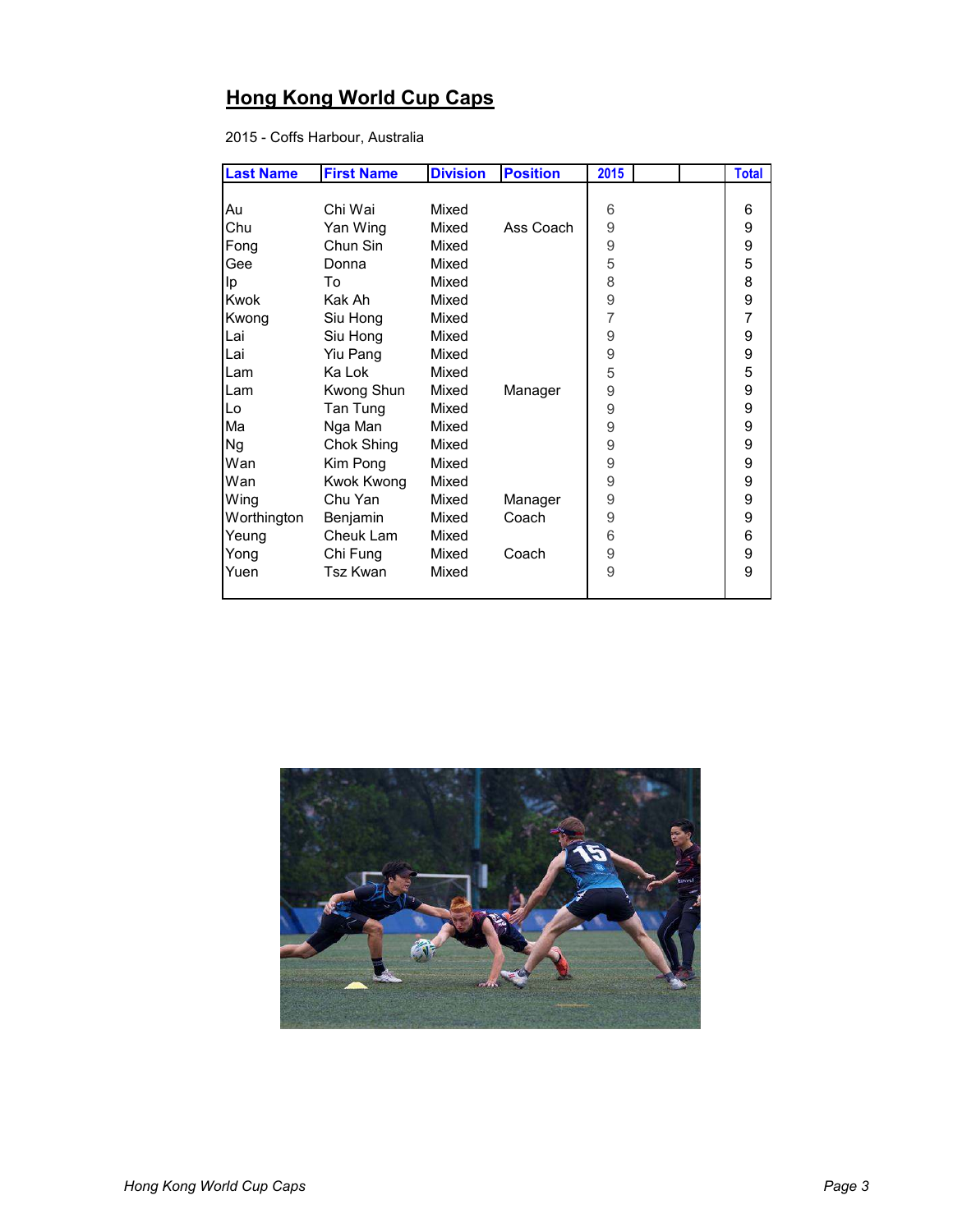## **Hong Kong Test Caps**

2014 v China - Mixed Division 2015 v China - Mixed Division 2017 v Japan - Mixed Division 2018 v China & Philippines - Men, Women, Mixed

|        | <b>Leading Representative Caps</b> | <b>Division</b><br><b>Position</b> |  | 14             | 15             | 17 | 18             | # |
|--------|------------------------------------|------------------------------------|--|----------------|----------------|----|----------------|---|
|        |                                    |                                    |  |                |                |    |                |   |
| Shing  | Ng Chok                            | Mixed/Men                          |  |                | 2              |    | 4              | 8 |
| Gee    | Donna Emily                        | Mixed Women                        |  | $\mathfrak{p}$ | $\overline{2}$ |    | 2              | 6 |
| Wong   | Chi Ling                           | Mixed/Women                        |  |                |                |    | $\overline{4}$ | 5 |
| Lok    | Ching Lam                          | Mixed/Women                        |  |                |                |    | 4              | 5 |
| Wong   | Hoi Lun                            | Mixed/Women                        |  |                |                |    | 4              | 5 |
| Chung  | Ka Ling                            | Mixed/Women                        |  |                |                |    | 4              | 5 |
| Lam    | Ka Lok                             | Mixed/Men                          |  |                |                |    | 4              | 5 |
| Kit    | Ng Ka                              | Mixed/Men                          |  |                |                |    | 4              | 5 |
| Tang   | Pak Fai                            | Mixed/Men                          |  |                |                |    | 4              | 5 |
| Cowley | Sean                               | Mixed/Men                          |  |                |                |    | 4              | 5 |
|        |                                    |                                    |  |                |                |    |                |   |

| <b>Last Name</b> | <b>First Name</b>  | <b>Division</b> | <b>Position</b> | 14                      | 15                      | 17           | 18                      | #                                          |
|------------------|--------------------|-----------------|-----------------|-------------------------|-------------------------|--------------|-------------------------|--------------------------------------------|
|                  |                    |                 |                 |                         |                         |              |                         |                                            |
| Ah               | <b>Kwok Kak</b>    | Mixed           |                 | 1                       | $\overline{2}$          |              |                         | 3                                          |
| Au               | Chi Ling           | Men             |                 |                         |                         |              | $\overline{2}$          | $\overline{c}$                             |
| Chan             | Lap Ting           | Women/Mixed     |                 |                         |                         |              | $\overline{4}$          | $\overline{4}$                             |
| Cheuk            | Pui Loong          | Men/Mixed       |                 |                         |                         |              | $\overline{4}$          | $\overline{\mathbf{4}}$                    |
| Cheung           | Cheuk Yan Jane     | Women           |                 |                         |                         |              | $\overline{2}$          | $\overline{2}$                             |
| Cheung           | Pui Hang           | Men/Mixed       |                 |                         |                         |              | $\overline{4}$          | $\overline{4}$                             |
| Choi             | Hiu Lam            | Women/Mixed     |                 |                         |                         |              | $\overline{4}$          | 4                                          |
| Chung            | Ka Ling            | Mixed/Women     |                 |                         |                         | 1            | $\overline{4}$          | $\frac{5}{5}$                              |
| Cowley           | Sean               | Mixed/Men       |                 |                         |                         | 1            | $\overline{4}$          |                                            |
| Fong             | Chun Sin           | Women/Mixed     |                 |                         |                         |              | $\overline{4}$          | 4                                          |
| Fong             | Ivy                | Mixed           |                 |                         |                         | $\mathbf{1}$ |                         | 1                                          |
| Fung             | Yong Chi           | Mixed           | Coach           | $\overline{\mathbf{c}}$ |                         |              |                         |                                            |
| Gee              | Donna Emily        | Mixed Women     |                 | $\overline{2}$          | $\overline{2}$          |              | $\overline{\mathbf{c}}$ | $\frac{2}{6}$                              |
| Hau              | Hayley Jing Ting   | Women           |                 |                         |                         |              | $\overline{2}$          |                                            |
| Hong             | Kwong Siu          | Mixed           |                 | 1                       | $\overline{c}$          |              |                         | $\frac{2}{3}$                              |
| Hong             | Lai Siu            | Mixed           |                 | 1                       |                         |              |                         | $\mathbf{1}$                               |
| Hong             | Man Yiu            | Men             |                 |                         |                         |              | $\overline{2}$          | $\overline{c}$                             |
| Hung             | Koo Chun           | Mixed           |                 | 1                       |                         |              |                         | $\mathbf{1}$                               |
| Ip               | To                 | Mixed/Women     |                 |                         |                         | 1            | $\overline{2}$          | 3                                          |
| Jason            | Liem               | Mixed           |                 | 1                       | $\overline{\mathbf{c}}$ |              |                         | 3                                          |
| Kenny            | Yip Siu Hong       | Mixed           |                 | $\overline{1}$          | $\overline{2}$          |              |                         |                                            |
| Ki               | Leung Yin          | Women           |                 |                         |                         |              | $\overline{c}$          |                                            |
| Kit              | Ng Ka              | Mixed/Men       |                 |                         |                         | 1            | $\overline{4}$          | $\begin{array}{c} 3 \\ 2 \\ 5 \end{array}$ |
| Kwan             | Yuen Tsz           | Mixed           |                 | 1                       |                         |              |                         | $\overline{1}$                             |
| Kwong            | Siu Hong           | Men             |                 |                         |                         |              | $\overline{2}$          | $\overline{2}$                             |
| Kwong            | Wan Kwok           | Mixed           |                 | 1                       |                         | 1            | $\overline{2}$          | 4                                          |
| <b>Lam</b>       | Ka Lok             | Mixed/Men       |                 |                         |                         | 1            | $\overline{4}$          | 5                                          |
| Lam              | <b>Yeung Cheuk</b> | Mixed           |                 | 1                       |                         |              |                         | 1                                          |
| Lee              | Siu Nam            | Men/Mixed       |                 |                         |                         |              | 4                       | 4                                          |
| Lok              | Ching Lam          | Mixed/Women     |                 |                         |                         | 1            | $\overline{4}$          | 5                                          |
| Lok              | Lam Ka             | Mixed           |                 | 1                       | $\overline{2}$          |              |                         | 3                                          |
| Lun              | Lau Sing           | Mixed           |                 | 1                       |                         |              |                         | $\mathbf{1}$                               |
| Ma               | Nga Man            | Mixed           |                 | 1                       | $\overline{c}$          |              |                         | 3                                          |
| Mak              | Chun Fai           | Men             |                 |                         |                         |              | $\overline{\mathbf{c}}$ | $\overline{2}$                             |